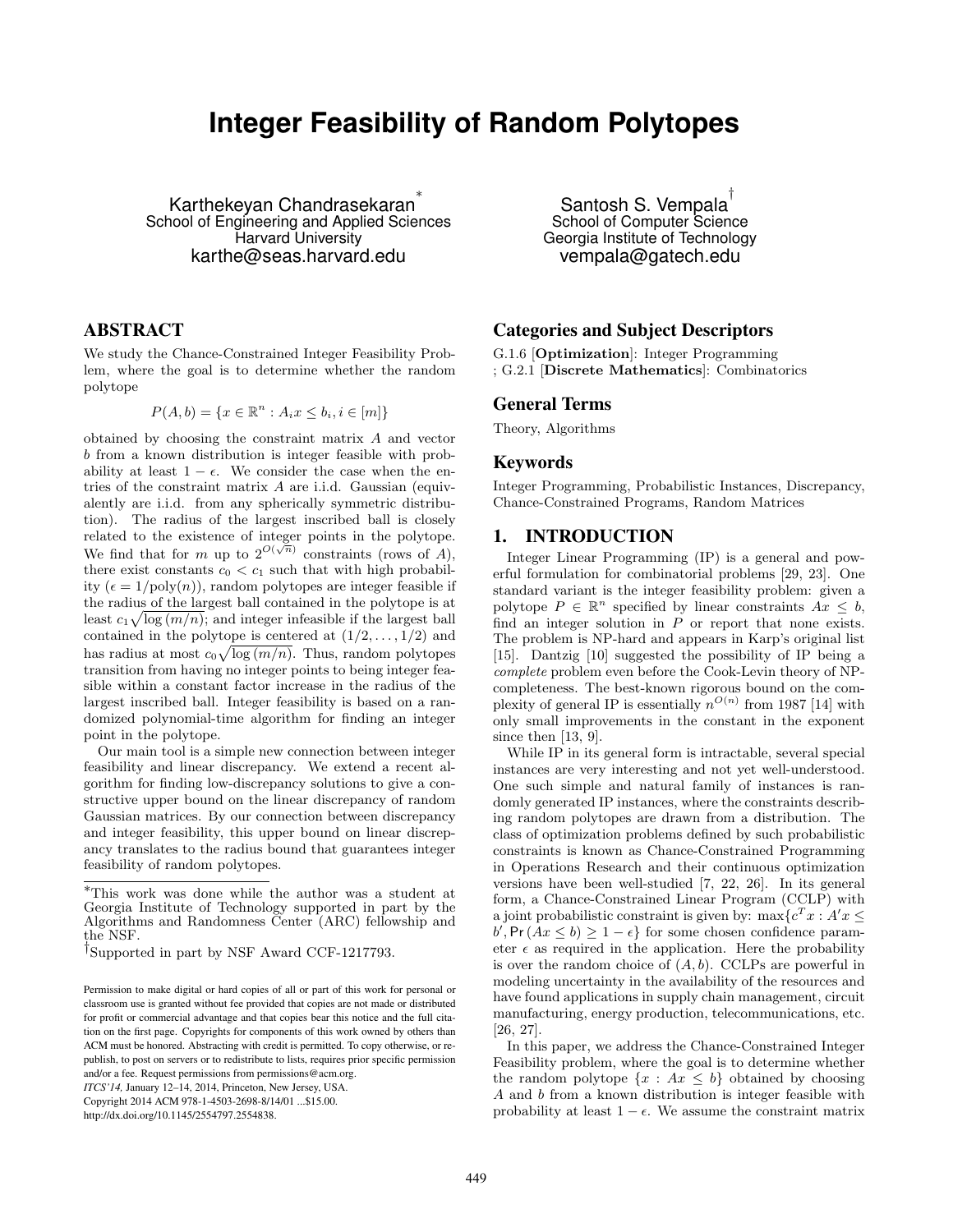A is chosen randomly while the choice of  $b$  is deterministic, and  $\epsilon$  is taken to be inverse polynomial in the dimension.

Random instances have been studied for several combinatorial problems e.g., random-SAT [4, 5, 8, 3, 11], random knapsack [1], and various other graph problems on random graphs [2]. Chance-constrained subset-sum IP was first studied by Furst and Kannan [12]. Their results were generalized to multi-row IP by Pataki et al. [25]. They showed that if each entry in the constraint matrix  $A$  is chosen independently and uniformly at random from the discrete set  $\{1, 2, \ldots, M\}$ , then with high probability, a certain reformulation of such random IP instances can be solved efficiently by the branch-and-bound algorithm provided that  $M$  is sufficiently large. These and other models for chance-constrained programs [28, 19, 18, 32] address the finite-case scenario in which the number of possible outcomes of  $(A, b)$  is finite. In contrast, here we address the continuous scenario.

Model for random IPs. A random IP instance in our model is described by a random constraint matrix  $A \in \mathbb{R}^{m \times n}$ and an RHS vector b. Formally, we obtain random IP instances by generating random polytopes  $P(n, m, x_0, R)$  ${x \in \mathbb{R}^n : A_i x \leq b_i \,\forall \,i \in [m]}$  as follows: pick a random  $m \times n$  matrix A with i.i.d. entries from the Gaussian distribution  $N(0, 1)$ ; and a vector b such that the hyperplane corresponding to each constraint is at distance at least R from  $x_0$ , i.e., denoting the *i*'th row of A as  $A_i$ ,

or

$$
b_i \ge A_i x_0 + R ||A_i||.
$$

 $b_i - A_i x_0$  $\frac{A_i}{\|A_i\|} \geq R$ 



Figure 1: A Random IP instance  $P(n, m, x_0, R)$  with facet normals being random unit vectors  $A_i$  and each facet at distance at least R from  $x_0$ .

An equivalent geometric interpretation for our model of random polytopes is the following (see Figure 1): we recall that if each row of the constraint matrix A is a unit vector, then they describe the normals to the facets of the polytope  $P = \{x : Ax \leq b\}$ . Thus, the random polytopes  $P(n, m, x_0, R)$  in our model are obtained using m facets whose normal vectors are independent uniform random unit

vectors in  $\mathbb{R}^n$  and such that each facet is at distance R from the point  $x_0$ .

The condition that all facets are at distance at least R from  $x_0$  is equivalent to the condition that  $P(n, m, x_0, R)$ contains a ball of radius R centered at  $x_0$ . We study the integer feasibility of  $P(n, m, x_0, R)$  for every  $x_0$  as a function of the radius  $R$ . As  $R$  increases, intuitively it is more likely that the polytope contains an integer point.

Contributions. We show a phase-transition phenomenon regarding integer feasibility of random polytopes with respect to the radius used to generate these polytopes — we show an upper bound on  $R$  needed to guarantee integer feasibility with high probability for every  $x_0 \in \mathbb{R}^n$ ; we show a lower bound that guarantees integer infeasibility with high probability for a fixed  $x_0 = (1/2, \ldots, 1/2)$ ; our upper and lower bounds differ by a constant factor when m is at most  $2^{O(\sqrt{n})}$ . We show our upper bound via an efficient algorithm to find an integer feasible solution in the feasibility regime. This is an application of a recent constructive proof in discrepancy theory [17].

Alternatively, our results can be reinterpreted to bear resemblance to the well-known random SAT threshold: consider random polytopes in  $n$ -dimensions obtained by picking  $m$  random tangential hyperplanes to a ball of "constant" radius centered at  $x_0$ . If  $m \leq c_0 n$ , then random polytopes are integer feasible for every  $x_0$  with high probability and if  $m \geq c_1 n$ , then random polytopes are integer infeasible for  $x_0 = (1/2, \ldots, 1/2)$ . Thus, integer feasibility of random polytopes exhibits a phase transition-like behavior when the number of hyperplanes increases beyond a constant times the number of variables, closely resembling the behavior of random k-SAT.

Our main conceptual (and simple) contribution is a new sufficient condition to guarantee integer feasibility of *arbi*trary polytopes. The idea is that a polytope is likely to contain an integer point if it contains a large ball. In fact, any polytope in n-dimensional space that contains a Euclidean polytope in *n*-dimensional space that contains a Euclidean<br>ball of radius at least  $\sqrt{n}/2$  is integer feasible. We refine this radius  $r(A)$  of the largest inscribed ball that guarantees integer feasibility as a function of the constraint matrix A describing the polytope. This refined radius function is helpful in deriving bounds on the radius of the largest inscribed ball that guarantees integer feasibility of random polytopes.

In that guarantees integer reasonity of random polytopes.<br>For  $R = \Omega(\sqrt{\log m})$  and  $x_0 = (1/2, ...1/2)$ , there is a trivial algorithm: pick a random 0/1 vector. Most such vectors will be feasible in  $P(n, m, x_0, R)$ . But with smaller R, and arbitrary centers  $x_0$ , only an exponentially small fraction of nearby integer vectors might be feasible, so such direct sampling/enumeration would not give a feasible integer point. We use a more careful sampling technique for smaller R. As mentioned earlier, this is a straightforward extension of a recent algorithm for finding low discrepancy solutions [17].

#### 1.1 Results

Our main theorem is stated as follows.

THEOREM 1. Let 
$$
1000n \le m \le 2^n
$$
 and

$$
R_0 = \sqrt{\frac{1}{6} \log \frac{m}{n}},
$$
  
\n
$$
R_1 = 960 \left( \sqrt{\log \frac{m}{n}} + \sqrt{\frac{\log m \log (mn) \log (m/\log m)}{n}} \right).
$$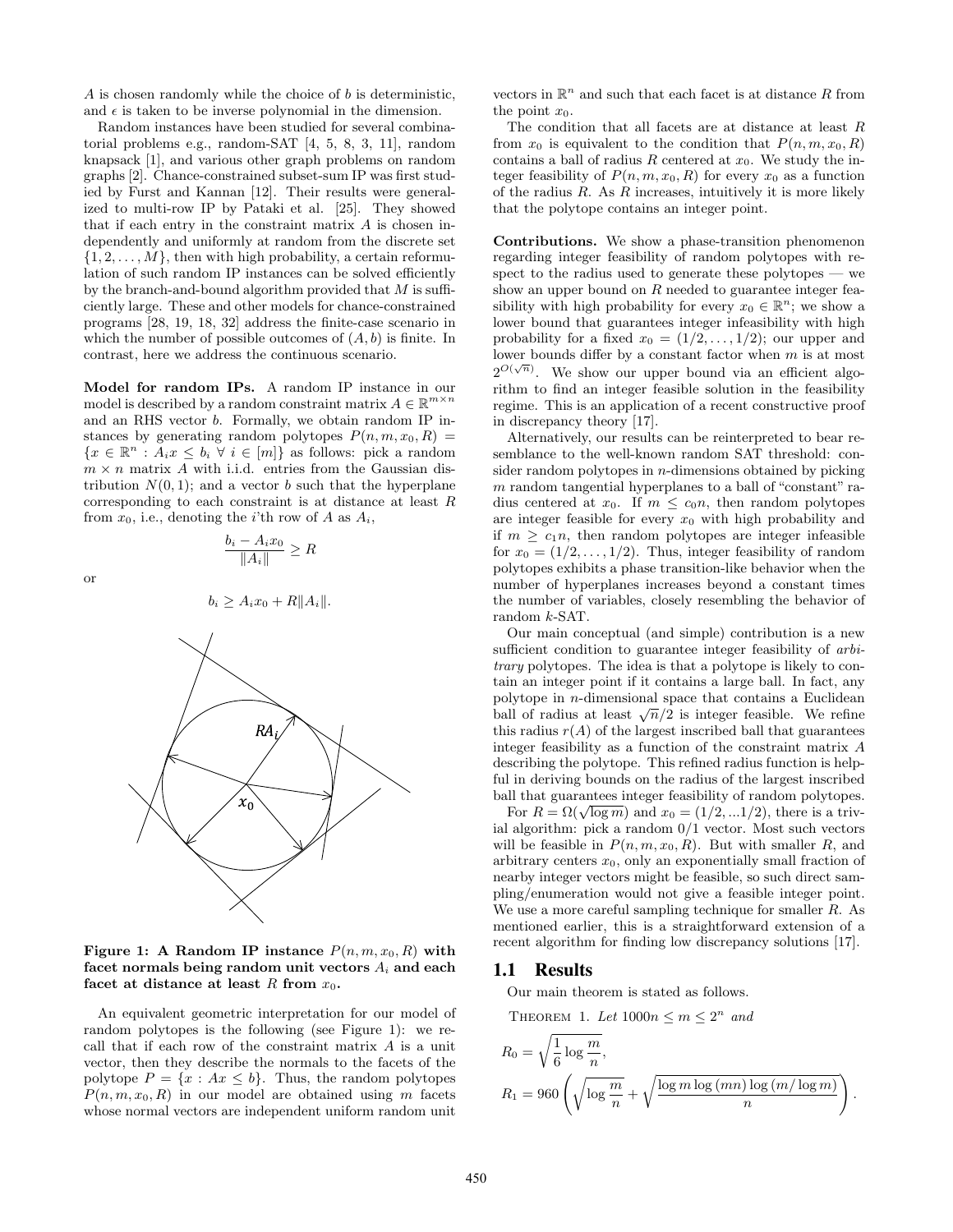Then,

- 1. there exists a randomized polynomial time algorithm that with probability at least  $1 - (4/m^3) - 2me^{-n/96}$ finds an integer point in the random polytope  $P(n, m, x_0, R)$ for any  $x_0 \in \mathbb{R}^n$  and  $R \ge R_1$ ,
- 2. with probability at least  $1 2^{-n} 2me^{-n/96}$ , the random polytope  $P(n, m, x_0 = (1/2, ..., 1/2), R)$  does not contain an integer point if  $R \leq R_0$ .

We remark that these results continue to hold in the equivalent random polytope model  $P(n, m, x_0, R)$  obtained using random matrices A whose rows are chosen i.i.d. from any spherically symmetric distribution.

Remarks.

- 1. For  $m = 2^{O(\sqrt{n})}$ , the second term in  $R_1$  is of the same order as the first and so  $R_0$  and  $R_1$  are within a constant factor of each other. Thus, in this case, the transition between infeasibility and feasibility happens within a constant factor increase in the radius.
- 2. When  $m = cn$  for some sufficiently large constant c, our theorem shows that a constant radius ball inscribed in random polytopes is sufficient to guarantee integer feasibility with high probability (as opposed to the  $\sqrt{n}/2$  radius ball needed in the case of arbitrary polytopes).

Underlying the above theorem is a simple yet powerful connection between the radius of the largest inscribed ball that guarantees integer feasibility and the linear discrepancy of the constraint matrix. If the radius is at least the linear discrepancy of the normalized constraint matrix (each row is normalized to a unit vector), then the polytope contains an integer point.

The linear discrepancy of a matrix  $A \in \mathbb{R}^{m \times n}$  is defined as follows [20, 30, 31]:

$$
\text{lin-disc}(A) := \max_{x_0 \in [0,1]^n} \min_{x \in \{0,1\}^n} \|A(x - x_0)\|_{\infty}.
$$

PROPOSITION 1. Every polytope

$$
P_{x_0}(A) = \{ x \in \mathbb{R}^n \, | \, |A_i(x - x_0)| \le b_i \text{ for } i \in [m] \}
$$

where  $b_i \geq \text{lin-disc}(A)$  contains an integer point for any  $x_0 \in \mathbb{R}^n$ .

We elaborate on Proposition 1 in Section 1.2. To apply this connection to random IPs, we bound the linear discrepancy of Gaussian matrices.

THEOREM 2. Let  $A \in \mathbb{R}^{m \times n}$  be a random matrix with *i.i.d.* entries from  $N(0, \sigma^2)$ , where  $2n \le m \le 2^n$ . There exists an algorithm that takes a point  $x_0 \in \mathbb{R}^n$  as input and outputs a point  $x \in \mathbb{Z}^n$  by rounding each coordinate of  $x_0$ either up or down such that, for every  $i \in [m]$ ,

$$
|A_i(x - x_0)| \le 480\sigma \left(\sqrt{n \log \frac{m}{n}} + \sqrt{\log m \log (mn) \log \frac{m}{\log m}}\right)
$$

with probability at least  $1-(4/m^3)$ . Moreover, the algorithm runs in expected time that is polynomial in n and m.

In terms of classical discrepancy theory, Theorem 2 is √ equivalent to a bound of  $O(\sigma R_1\sqrt{n})$  on the linear discrepancy of random Gaussian matrices. The integer feasibility in Theorem 1 (part 1) follows from Theorem 2 by choosing  $\sigma^2 = 1$  and observing that with probability at least  $1-2me^{-n/96}$ , all m random Gaussian vectors in n-dimension have length  $O(\sqrt{n})$ .

### 1.2 The Discrepancy Connection

To understand this connection, we begin with a simpler problem where  $x_0 = 0$  and our goal is to find a point in the polytope with all coordinates in  $\{-1, 1\}$  (as opposed to integer points). Given a matrix  $A \in \mathbb{R}^{m \times n}$ , and a real positive value r, consider the polytope  $P(A, r) = \{x \in \mathbb{R}^n :$  $|A_ix| \leq r \; \forall \; i \in [m]$ . The discrepancy of a matrix A is defined to be the least r so that the polytope  $P(A, r)$  contains  $a -1/1$  point. This is equivalent to the classical definition of discrepancy [20, 30, 31]:

$$
disc(A) := \min_{x \in \{-1, +1\}^n} \|Ax\|_{\infty}.
$$

The following proposition is an immediate consequence of this definition.

PROPOSITION 2. The polytope  $P(A, disc(A)) = \{x \in \mathbb{R}^n :$  $|A_ix| \leq disc(A) \ \forall \ i \in [m] \}$  contains a point with all -1/1 coordinates.

To see this, observe that the point  $x \in \{-1, +1\}^n$  that minimizes discrepancy is in fact contained in the polytope  $P(A, \text{disc}(A))$ . Thus, if we can evaluate the discrepancy of the constraint matrix A, then by verifying whether the infinity norm of the RHS vector is at least  $disc(A)$ , we have an easy heuristic to verify if the polytope contains a  $-1/1$  point. Hence, if each row of  $A$  is a normalized unit vector, then the polytope  $Ax \leq b$  contains a  $-1/1$  point if it contains a ball of radius at least  $disc(A)$  centered at the origin.

The related notion of linear discrepancy helps in providing a sufficient condition for integer feasibility (as opposed to  $-1/1$  feasibility) of arbitrary polytopes. Proposition 1, similar to Proposition 2, is an immediate consequence of the definition of linear discrepancy. This is because, by linear transformation, we may assume that  $x_0$  is in the fundamental cube defined by the standard basis unit vectors. Thus, if each row of the matrix  $A \in \mathbb{R}^{m \times n}$  is a unit vector, then the linear discrepancy of the constraint matrix gives a radius for the largest inscribed ball that guarantees integer feasibility of polytopes described by the constraint matrix A.

The approach suggested by Proposition 1 to verify integer feasibility of arbitrary polytopes requires the computation of linear discrepancy of arbitrary matrices. The related problem of computing the discrepancy of arbitrary matrices problem of computing the discrepancy of arbitrary matrices<br>even to within an approximation factor of  $\sqrt{n}$  is known to be NP-hard [6]. In recent work, Nikolov, Talwar and Zhang [24] have shown that *hereditary discrepancy*, which is an upper bound on linear discrepancy (see Theorem 4 below), can be efficiently computed to within an approximation factor of  $poly(\log m, \log n)$ ; this could potentially be useful as a heuristic to verify integer feasibility (approximately).

In order to understand the integer feasibility of random polytopes using this approach, we seek a bound on the linear discrepancy of random matrices that holds with high probability. We obtain such a tight bound for random matrices algorithmically by extending a recent constructive algorithm that minimizes discrepancy [17] to an algorithm that

.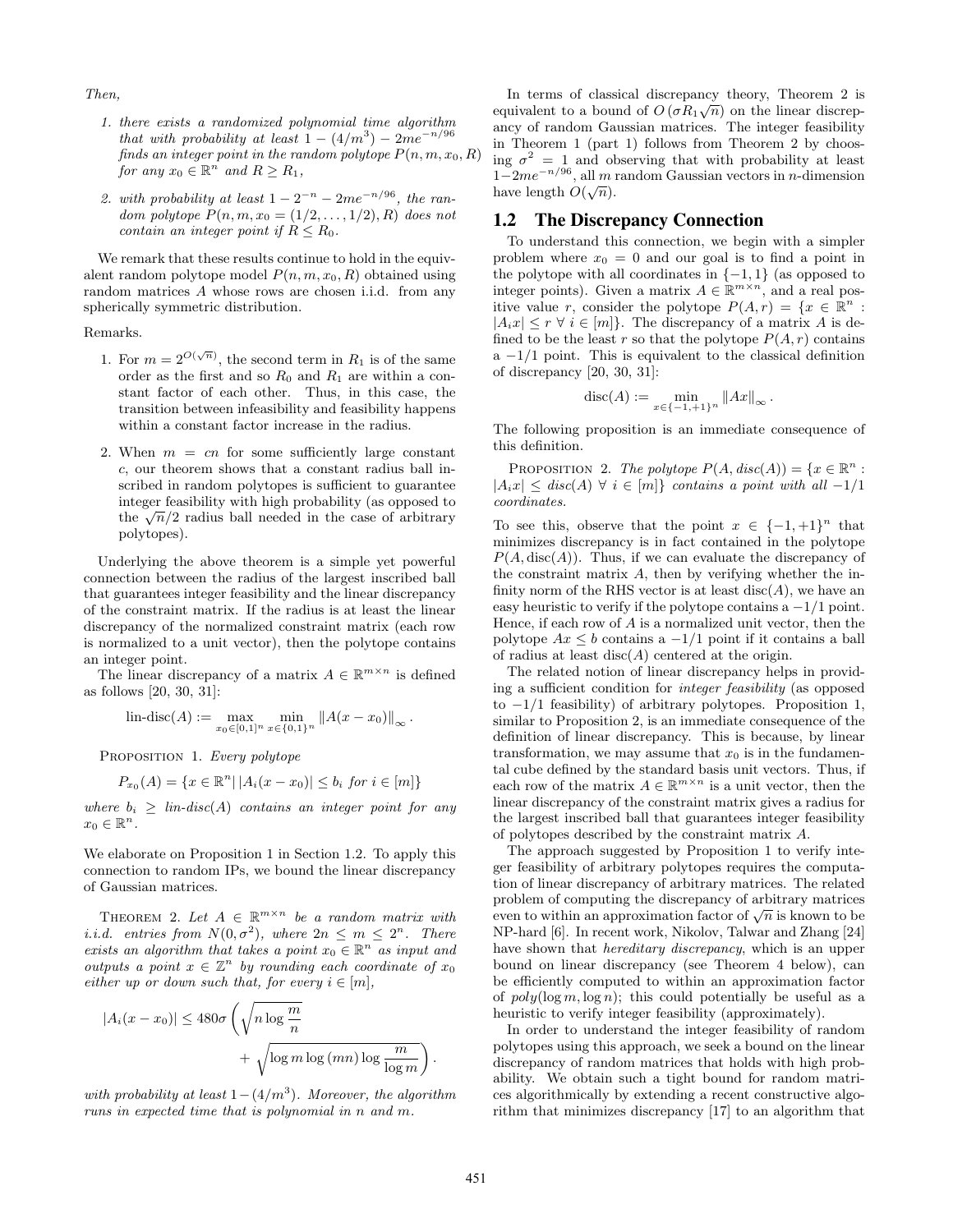minimizes linear discrepancy. Our infeasibility threshold is also based on discrepancy — we begin with a lower bound on the discrepancy of random matrices, which excludes any  $0/1$  point from being a feasible solution for  $P(n, m, x_0)$  $(1/2, \ldots, 1/2), R_0$ , and then extend this to exclude all integer points.

#### 2. PRELIMINARIES

#### 2.1 Related Work

The central quantity that leads to all known bounds on discrepancy and linear discrepancy in the literature is hereditary discrepancy defined as follows:

$$
herdisc(A) := \max_{S \subseteq [n]} \text{disc}(A^S)
$$

where  $A<sup>S</sup>$  denotes the submatrix of A containing columns indexed by the set S. For a matrix  $A \in \mathbb{R}^{m \times n}$  and any  $S \subseteq [n]$ , let  $A_i^s$  denote the *i*'th row vector  $A_i$  restricted to the coordinates in S. The best known bound on discrepancy of arbitrary matrices is due to Spencer [30].

THEOREM 3. [30] For any matrix  $A \in \mathbb{R}^{m \times n}$ , any subset  $S \subseteq [n]$ , there exists a point  $z \in \{-1, +1\}^{|S|}$  such that for every  $i \in [m]$ ,

$$
\left| A_i^S z \right| \le 11 \sqrt{|S| \log \frac{2m}{|S|}} \max_{k \in [m], j \in S} |A_{kj}|.
$$

Lovász, Spencer and Vesztergombi [16] showed the following relation between hereditary discrepancy and linear discrepancy.

THEOREM 4. [16] For any matrix  $A$ ,  $lindisc(A) \leq herdisc(A).$ 

#### 2.2 Concentration Inequalities

We will use the following well-known tail bounds.

LEMMA 3. Let  $Y$  be a random variable drawn from the Gaussian distribution  $N(0, \sigma^2)$ . For any  $\lambda > 0$ ,

$$
\Pr(Y \le \lambda \sigma) \le \min\left\{1 - \sqrt{\frac{1}{2\pi}} \left(\frac{\lambda}{\lambda^2 + 1}\right) e^{-\frac{\lambda^2}{2}}, \lambda \sqrt{\frac{1}{2\pi}}\right\}.
$$

LEMMA 4. Let  $Y$  be a random variable drawn from the Gaussian distribution  $N(0, \sigma^2)$ . For any  $\lambda \geq 1$ ,

$$
\Pr(|X| \ge \lambda \sigma) \le 2e^{-\frac{\lambda^2}{4}}.
$$

LEMMA 5. Let  $X_1, \ldots, X_n$  be independent random variables each drawn from the Gaussian distribution  $N(0, \sigma^2)$ . For any  $\lambda > 0$ ,

$$
\Pr\left(\left|\sum_{j\in[n]}X_j^2 - n\sigma^2\right| \ge \lambda\sqrt{n}\sigma^2\right) \le 2e^{-\frac{\lambda^2}{24}}.
$$

LEMMA 6. [21] Let  $X_1, \ldots, X_n$  be independent random variables each drawn uniformly from  $\{-1, +1\}$ . For a fixed set of vectors  $a_1, \ldots, a_m \in \mathbb{R}^n$ , a fixed subset  $S \subseteq [n]$ , and any  $\lambda \geq 0$ ,

$$
\Pr\left(|\sum_{j\in S} a_{ij}X_j| \geq \lambda\right) \leq 2e^{-\frac{\lambda^2}{2\sum_{j\in S} a_{ij}^2}}.
$$

# 3. LINEAR DISCREPANCY OF RANDOM MATRICES

Our first step towards an algorithm to identify an integer point in random polytopes is an algorithm to find small linear discrepancy solutions for random Gaussian matrices. The main goal of this section is to prove the bound on linear discrepancy of Gaussian matrices (Theorem 2).

Implications of known bounds. It is tempting to use known concentration inequalities in conjunction with Spencer's result (Theorem 3) to bound the hereditary discrepancy of Gaussian matrices; this would in turn lead to a bound on the linear discrepancy of Gaussian matrices by Theorem 4. In this setting, each entry  $A_{ij}$  is from  $N(0, \sigma^2)$ . Using standard concentration for  $|A_{ij}|$  and a union bound to bound the maximum entry  $|A_{ij}|$  leads to the following weak bound: with high probability, the polytope  $P = \{x \in \mathbb{R}^n | |A_i(x - x_0)| \leq$  $b_i$  for  $i \in [m]$ } with  $b_i = \Omega(\sigma \sqrt{n \log mn \log (2m/n)})$  contains an integer point for any  $x_0 \in \mathbb{R}^n$ . This is too weak for cains an integer point for any  $x_0 \in \mathbb{R}$ . This is too weak for<br>our purpose (recall that  $\sqrt{n}$  radius ball in arbitrary polytopes already guarantees integer feasibility and our goal is to guarantee integer feasibility with smaller inscribed ball in random polytopes).

Our Strategy. Our overall strategy to bound discrepancy is similar to that of Spencer's: As a first step, show a partial coloring with low discrepancy – i.e., for any subset  $U \subseteq [n]$ , there exists a point  $z \in \{0, -1, +1\}^{|U|}$  with at least  $|U|/2$ non-zero coordinates such that  $|A_i^U z|$  is small. Next for any  $S \subseteq [n]$ , repeatedly use the existence of this partial vector to derive a vector  $x \in \{-1,1\}^{|S|}$  with small discrepancy – start with  $x = 0$ ,  $U = S$  and use z to fix at least half of the coordinates of x to +1 or -1; then take U to be the set of coordinates that are set to zero in the current  $x$  and use  $z$  to fix at least half of the remaining coordinates of x to  $+1$  or  $-1$ ; repeat this until all coordinates of x are non-zero. Since at most  $|U|/2$  coordinates are set to zero in each round of fixing coordinates, this might repeat at most  $\log |S| \leq \log n$ times. The total discrepancy is bounded by the sum of the discrepancies incurred in each round of fixing. Thus, the goal is to bound the discrepancy incurred in each partial coloring round.

The discrepancy incurred for the  $i$ <sup>th</sup> constraint by the partial coloring can be bounded as  $\mathrm{follows}^1$ :

$$
|A_i^U z| \le 4 ||A_i^U|| \sqrt{\log \frac{2m}{|U|}} \quad \forall \ i \in [m], \ U \subseteq [n]. \tag{1}
$$

Bounding discrepancy of partial vector. The discrepancy bound for the  $i$ <sup>th</sup> constraint given in  $(1)$  depends on the length of the vector  $A_i^U$ . We describe a straightforward approach that does not lead to tight bounds.

<sup>&</sup>lt;sup>1</sup>This is an improvement on the bound shown by Spencer:  $|A_i^S z| = O\left(\max_{i \in [m], j \in S} |A_{ij}| \sqrt{|S| \log \frac{2m}{|S|}}\right)$  which can be recovered from  $(1)$ . The proof of  $(1)$  is identical to the proof of Spencer's bound except for a stronger concentration inequality. We avoid the non-constructive proof for simplicity of presentation; we use an alternative algorithmic proof that follows from Lovett-Meka's partial coloring algorithm (see Lemma 9).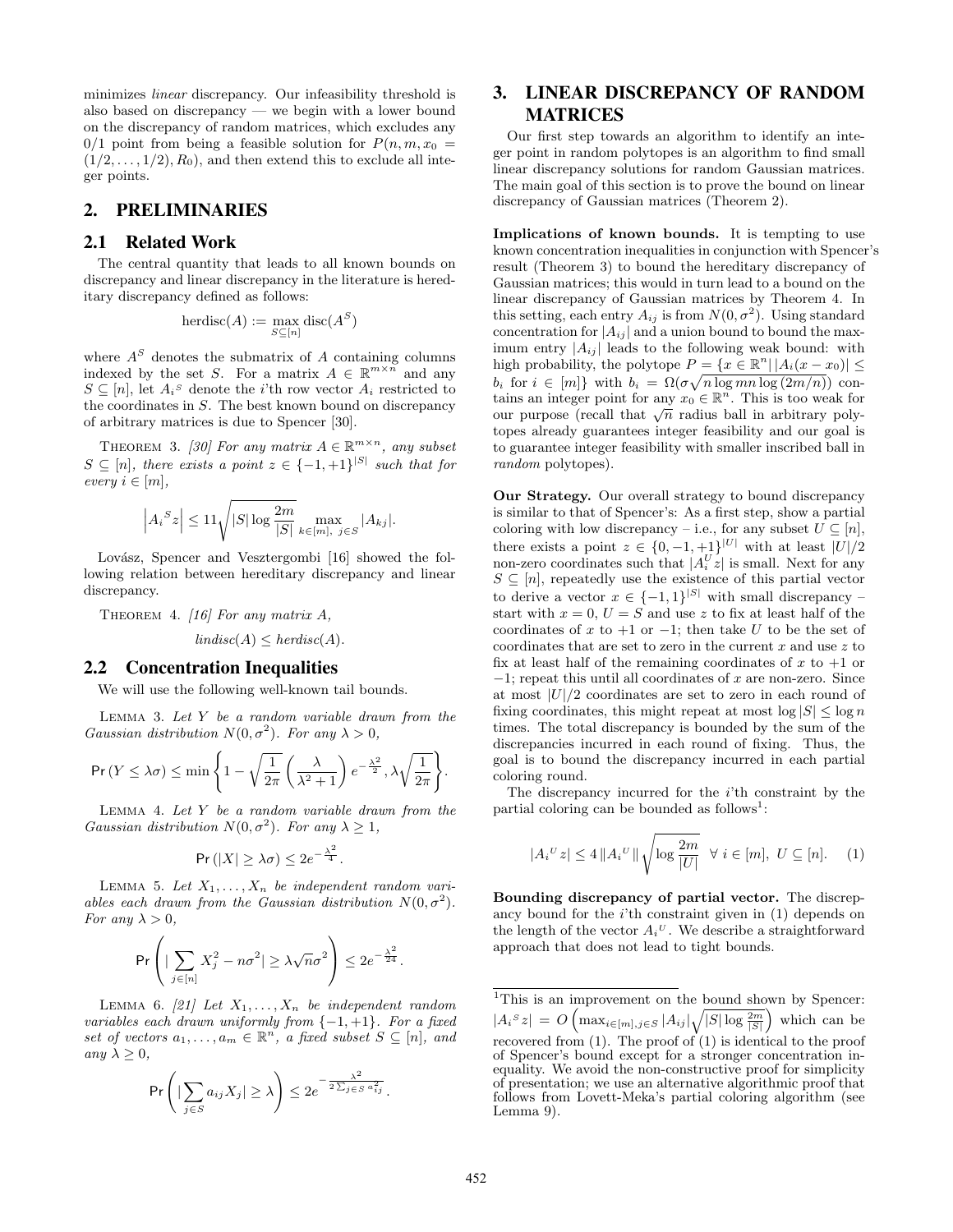**Approach 1.** It is straightforward to obtain  $||A_i^U|| \leq$  $2\sigma\sqrt{|U|\log mn}$  with high probability for random Gaussian vectors  $A_i$  using well-known upper bound on the maximum coefficient of  $A_i^U$ . This leads to an upper bound of

$$
8\sigma\sqrt{|S|\log{(mn)}\log{\frac{2m}{|S|}}}
$$

on the discrepancy of  $A<sup>S</sup>$ . Although this bound on the discrepancy of  $A<sup>S</sup>$  is good enough when the cardinality of S is smaller than some threshold, it is too large for large sets  $S$ . E.g., when  $S = [n]$ , this gives a total discrepancy of at most  $O(\sigma \sqrt{n \log(mn) \log(2m/n)}).$ 

New Approach. In order to obtain tighter bounds, we bound the length of partial vectors  $A_i^U$  when each entry in the vector is from  $N(0, \sigma^2)$  (as opposed to bounding the maximum coefficient). Using Lemma 5, we will show that

$$
||A_i^U|| = O\left(\sigma\sqrt{|U|}\left(\log\frac{en}{|U|}\right)^{\frac{1}{4}}\right)
$$

for every  $U \subseteq [n]$  of size larger than  $\log m$  with probability at least  $1-1/m^5$ . Consequently, the total discrepancy incurred while the number of coordinates to be fixed is larger than  $log m$  is bounded by a geometric sum which is at most

$$
O\left(\sigma\sqrt{n\log\frac{m}{n}}\right).
$$

When the number of coordinates to be fixed is less than  $log m$ , we use Approach 1 to bound the length of partial vectors, which in turn implies the required bound on the total discrepancy.

#### 3.1 Bounding lengths of Gaussian subvectors

LEMMA 7. Let  $A \in \mathbb{R}^{m \times n}$  be a matrix whose entries are drawn i.i.d. from the Gaussian distribution  $N(0, \sigma^2)$ . Then, with probability at least  $1 - 1/(mn)^3$ ,

$$
||A_i^S|| \leq 2\sigma\sqrt{3|S|\log mn} \,\,\forall S \subseteq [n],\,\,\forall i \in [m].
$$

PROOF. By Lemma 4 and union bound over the choices of  $i \in [m], j \in [n]$ , all entries  $|A_{ij}| \leq 2\sigma\sqrt{3\log mn}$  with probability at least  $1 - 1/(mn)^3$ . Now, the squared length is at most the squared maximum entry multiplied by the number of coordinates.  $\square$ 

Next we obtain a bound on the length of  $A_i$ <sup>s</sup> when  $|S|$  is large.

LEMMA 8. Let  $A \in \mathbb{R}^{m \times n}$  be a matrix whose entries are drawn i.i.d. from  $N(0, \sigma^2)$  where  $m \leq 2^n$ . Then,

$$
Pr(\exists S \subseteq [n], |S| \ge \log m, \exists i \in [m]:
$$

$$
||A_i^S||^2 \ge 10\sigma^2|S|\sqrt{\log\left(\frac{en}{|S|}\right) + \frac{1}{|S|}\log m}
$$

$$
\le \frac{1}{m^5}.
$$

PROOF. Let

$$
\lambda_s := 10s \sqrt{\log\left(\frac{en}{s}\right) + \frac{1}{s}\log m}.
$$

Fix a subset  $S \subseteq [n]$  of size  $|S| = s$  and  $i \in [m]$ . Then, by Lemma 5, we have that

$$
\Pr\left(\left\|A_i^{\ S}\right\|^2 \geq \lambda_s \sigma^2\right) \leq 2e^{-\frac{\lambda_s^2}{24s}}.
$$

Hence,

$$
\begin{split} &\Pr\left(\exists S \subseteq [n], |S| = s, \exists i \in [m] : \|A_i{}^S\|^2 \ge \lambda_s \sigma^2\right) \\ &\le 2e^{-\frac{\lambda_s^2}{24s}} \cdot \binom{n}{s} \cdot m \le 2e^{-\frac{\lambda_s^2}{24s}} \cdot \left(\frac{en}{s}\right)^s \cdot m \\ &\le 2e^{-\frac{\lambda_s^2}{24s} + s \log \frac{en}{s} + \log m} \le 2e^{-3\left(s \log \frac{en}{s} + \log m\right)}. \end{split}
$$

Therefore,

 $\leq \left(\frac{2n}{2}\right)$ 

$$
\begin{aligned} \Pr\left(\exists S \subseteq [n], |S| \ge \log m, \exists i \in [m] : \|A_i{}^S\|^2 \ge \lambda_{|S|} \sigma^2\right) \\ &= \Pr\left(\exists s \in \{\log m, \dots, n\}, \exists S \subseteq [n], |S| = s, \exists i \in [m] : \\ & \|A_i{}^S\|^2 \ge \lambda_{|S|} \sigma^2\right) \\ &\le \sum_{s=\log m}^n 2e^{-3\left(s \log \frac{en}{s} + \log m\right)} = \left(\frac{2}{m^3}\right) \sum_{s=\log m}^n e^{-3s \log \frac{en}{s}} \end{aligned}
$$

 $m^3$  $\frac{1}{m^5}$ . The last but one inequality is because the largest term in the sum is  $e^{-3 \log m \log (en/\log m)}$ . The last inequality is because  $n \geq \log m$ .  $\Box$ 

#### 3.2 Algorithmic Linear Discrepancy

 $\Big\} e^{-3 \log m \log \frac{en}{\log m}} \leq \frac{1}{\frac{1}{\log m}}$ 

Our algorithm is essentially a variation of Lovett-Meka's algorithm for constructive discrepancy minimization [17]. Lovett-Meka [17] provide a constructive partial coloring algorithm matching Spencer's bounds. The main difference in their approach from that of Spencer's is that, the partial coloring algorithm outputs a fractional point  $z \in [-1, 1]^{|U|}$ such that at least  $|U|/2$  coordinates are close to being 1 or  $-1$ . After at most  $log |S|$  rounds, all coordinates are close to being 1 or −1; a final randomized rounding step increases the total discrepancy incurred only by a small amount.

Their partial coloring algorithm can easily be extended to minimize linear discrepancy as opposed to discrepancy. In each partial coloring round, their algorithm starts with a point  $x \in [-1,1]^n$  and performs a random walk to arrive at a vector y such that the discrepancy overhead incurred by y (i.e.,  $|A_i(y-x)|$ ) is small. Further, at least half of the coordinates of x that are far from 1 or  $-1$  are close to 1 or  $-1$  in y. This can be extended to an algorithm which, in each phase, starts with a point  $x \in [0,1]^n$ , and performs a random walk to arrive at a vector  $y$  such that the discrepancy overhead incurred by y (i.e.,  $|A_i(y-x)|$ ) is small. Further, at least half of the coordinates of  $x$  that are far from 0 or 1 are close to 0 or 1 in  $y$ . The functionality of such a partial coloring algorithm is summarized in the following lemma. In the rest of this section, given  $x \in [0,1]^n$ ,  $\delta \in \mathbb{R}$ , let  $B(x) := \{j \in [n] : \delta < x(j) < 1 - \delta\}.$ 

LEMMA 9. [17] Given  $x \in [0,1]^n$ ,  $\delta \in (0,0.5]$ ,  $A_1, \ldots, A_m \in$  $\mathbb{R}^n$ ,  $c_1, \ldots, c_m \geq 0$  such that  $\sum_{i=1}^m \exp(-c_i^2/16) \leq |B(x)|/16$ , there exists a randomized algorithm which with probability at least 0.1 finds a point  $y \in [0,1]^n$  such that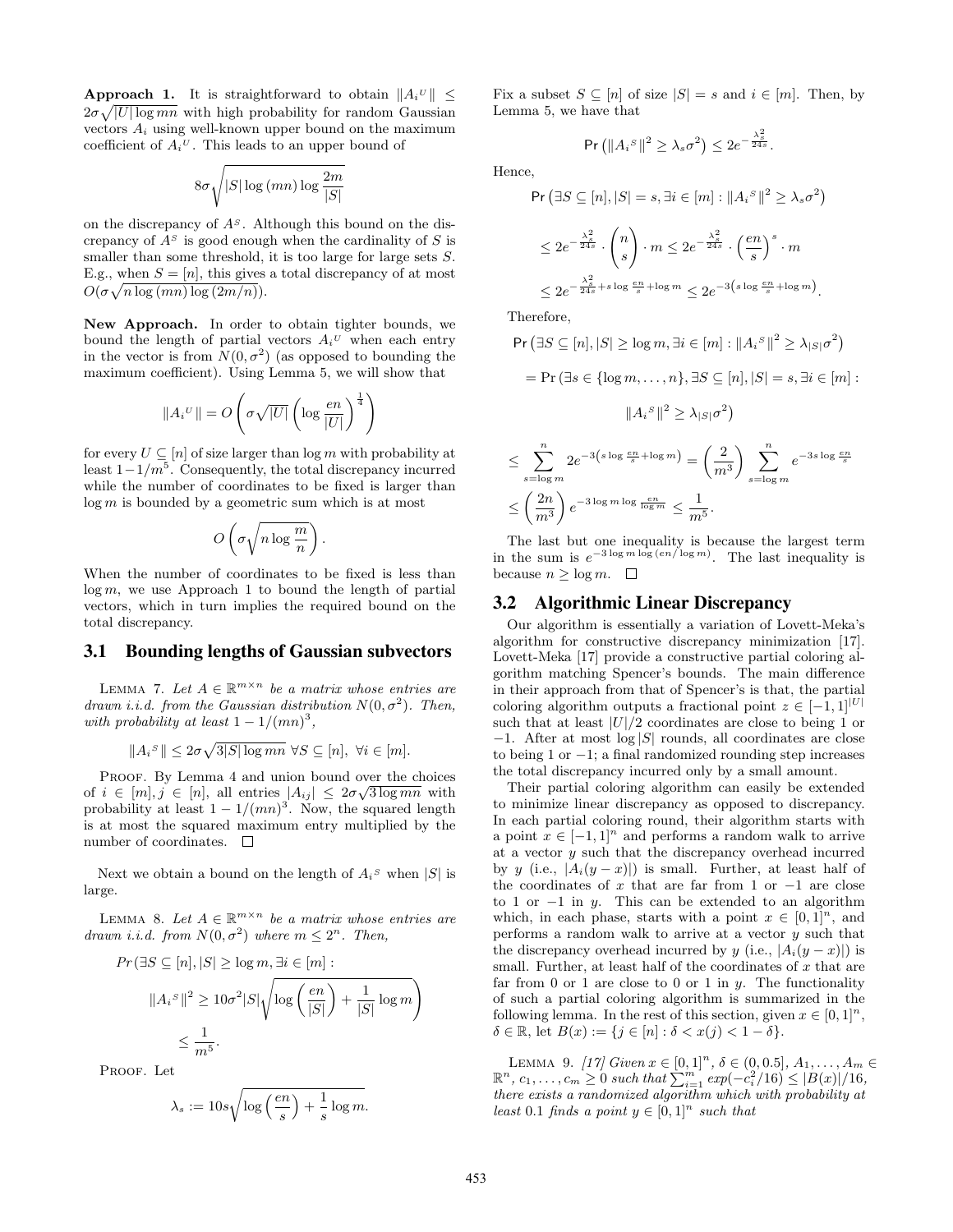1. 
$$
|A_i(y-x)| \leq c_i ||A_i^{B(x)}||_2 \ \forall \ i \in [m],
$$

2. 
$$
|B(y)| \leq |B(x)|/2
$$

3. If  $j \in [n] \setminus B(x)$ , then  $y(j) = x(j)$ .

Moreover, the algorithm runs in time

$$
O((m+n)^{3}\delta^{-3}\log (nm/\delta)).
$$

We denote the algorithm specified in Lemma 9 as Edge-Walk. To minimize the linear discrepancy of random Gaussian matrices, we repeatedly invoke the Edge-Walk algorithm. We repeat each invocation until it succeeds, so our algorithm is a Las Vegas algorithm. Each successful call reduces the number of coordinates that are far from being integer by at least a factor of  $1/2$ . Thus, we terminate in at most  $\log n$  successful calls to the algorithm. Further, the total discrepancy overhead incurred by  $x$  is at most the sum of the discrepancy overhead incurred in each successful call. The sum of the discrepancy overheads will be bounded using Lemmas 7 and 8. Finally, we do a randomized rounding to obtain integer coordinates from near-integer coordinates. By standard Chernoff bound, the discrepancy incurred due to randomized rounding will be shown to be small.

#### Algorithm 1 Algorithm Round-IP

Input: Point  $x_0 \in \mathbb{R}^n$ , matrix  $A \in \mathbb{R}^{m \times n}$  where each  $A_{ij} \sim N(0, \sigma^2).$ Output: An integer point

z.

1. Initialize.  $x = x_0 - |x_0|$ ,  $\delta = 1/8 \log m$ ,  $B(x) := \{j \in$  $[n]: \delta < x(j) < 1-\delta\}, c_i = 8\sqrt{\log(m/|B(x)|)}$  for every  $i \in [m]$ . 2. While( $|B(x)| > 0$ )

(i) Edge-Walk.  $y \leftarrow$  Edge-Walk $(x, \delta, A_1, \ldots, A_m,$  $c_1, \ldots, c_m$ ).

(ii) Verify and repeat.  $B(y) := \{j \in [n] : \delta < y(j) \leq j\}$ 1 – δ}. If  $|B(y)| > |B(x)|/2$  or  $|A_i(y-x)| > c_i ||A_i^{B(x)}||_2$ for some  $i \in [m]$ , then return to (i). (iii) Update.  $x \leftarrow y$ ,  $B(x) = \{j \in [n] : \delta < x(j)$  $1-\delta\}, c_i = 8\sqrt{\log{(m/|B(x)|)}} \ \forall \ i \in [m].$ **3. Randomized Rounding.** For each  $j \in [n]$  set

$$
z(j) = \begin{cases} [x_0(j)] \text{ with probability } x(j), \\ [x_0(j)] \text{ with probability } 1 - x(j). \end{cases}
$$
  
4. Output z.

PROOF OF THEOREM 2. Without loss of generality, we may assume that  $x_0 \in [0,1]^n$  and our objective is to find  $x \in \{0,1\}^n$  with low discrepancy overhead. We use Algorithm Round-IP given in Figure 1. We will show that, with probability at least  $1 - 4/m^3$ , it outputs a point  $z \in \{0, 1\}^n$ such that

$$
|A_i(z - x_0)| \le 192\sigma \left(\sqrt{n \log \frac{m}{n}} + \sqrt{\log m \log (mn) \log \frac{m}{\log m}}\right).
$$

Let  $\bar{x}$  denote the vector at the end of Step 2 in Algorithm Round-IP and let  $x_k$  denote the vector x in Algorithm Round-IP after k successful calls to the Edge-Walk algorithm. By a successful call, we mean that the call passes the verification procedure 2(ii) without having to return to 2(i). Let  $S_k = B(x_k)$ . We first observe that after k – 1 successful calls to the Edge-Walk subroutine, we have  $\sum_{i=1}^{m} exp(-c_i^2/16) \leq |S_k|/16$  by the choice of  $c_i$ s. By Lemma 9, the discrepancy overhead incurred in the  $k$ <sup>th</sup> successful call to the Edge-Walk subroutine is

$$
|A_i(x_k - x_{k-1})| \le 8 \left\| A_i^{S_k} \right\| \sqrt{\log \frac{m}{|S_k|}}
$$

.

Consequently, the total discrepancy is bounded by the sum of the discrepancy overhead incurred in each run. The discrepancy overhead incurred in the k'th successful run, where  $k: |S_k| > \log m$ , is at most

$$
8\sigma \sqrt{10|S_k| \log \frac{m}{|S_k|}} \left( \log \frac{en}{|S_k|} + \frac{1}{|S_k|} \log m \right)^{\frac{1}{4}}
$$
  

$$
\leq 40\sigma \sqrt{|S_k| \log \frac{m}{|S_k|}} \left( \log \frac{en}{|S_k|} \right)^{\frac{1}{4}}
$$

with probability at least  $1-(1/m^5)$ . This is using the bound on the length of  $A_i^{S_k}$  by Lemma 8.

Let  $k_1$  be the largest integer such that  $|S_{k_1}| > \log m$ . Thus, with probability at least  $1 - (1/m^5)$ , the discrepancy overhead incurred after  $k_1$  successful calls to the Edge-Walk subroutine is at most

$$
D_1 := 40\sigma \sum_{k=0}^{\log \frac{n}{\log m}} \sqrt{n2^{-k} \left( \log \frac{m}{n2^{-k}} \right) \sqrt{\log \frac{e}{2^{-k}}}}
$$
  

$$
\leq 240\sigma \sqrt{n \log \frac{m}{n}}.
$$

The upper bound on  $D_1$  follows from the following inequalities (by setting  $A = m/n$ ),

$$
\sqrt{\left(\log \frac{A}{2^{-k}}\right) \sqrt{\log \frac{e}{2^{-k}}}} \le \left(\sqrt{\log A} + \sqrt{k \log 2}\right) \left(1 + k \log 2\right)^{\frac{1}{4}} \quad \forall \ A \ge 1, \tag{2}
$$

$$
\sum_{k=0}^{\infty} \sqrt{2^{-k} (\log A)} \left( 1 + k \log 2 \right)^{\frac{1}{4}} \le 5 \sqrt{\log A},\tag{3}
$$

$$
\sum_{k=0}^{\infty} \sqrt{2^{-k} \cdot k \log 2} \left(1 + k \log 2\right)^{\frac{1}{4}} \le 2(\log 2)^{3/4} \sum_{k=0}^{\infty} \sqrt{2^{-k}} k^{3/4}
$$
  
  $\le 10.$  (4)

By Lemma 9, the discrepancy overhead incurred in the  $k$ <sup>th</sup> successful call to the Edge-Walk subroutine, where  $k$ :  $|S_k| \leq \log m$ , is

$$
|A_i(x_k - x_{k-1})| \le 8 \left\| A_i^{S_k} \right\| \sqrt{\log \frac{m}{|S_k|}}
$$
  

$$
\le 32\sigma \sqrt{n2^{-k} \log (mn) \log \frac{m}{n2^{-k}}}
$$

with probability at least  $1 - 1/(mn)^3$ . Here, the second inequality is by using Lemma 7 and  $|S_k| \leq n2^{-k}$ . Since each successful call to the Edge-Walk subroutine reduces  $B(x)$  by at least half, the number of successful Edge-Walk subroutine calls is at most  $\log n$ .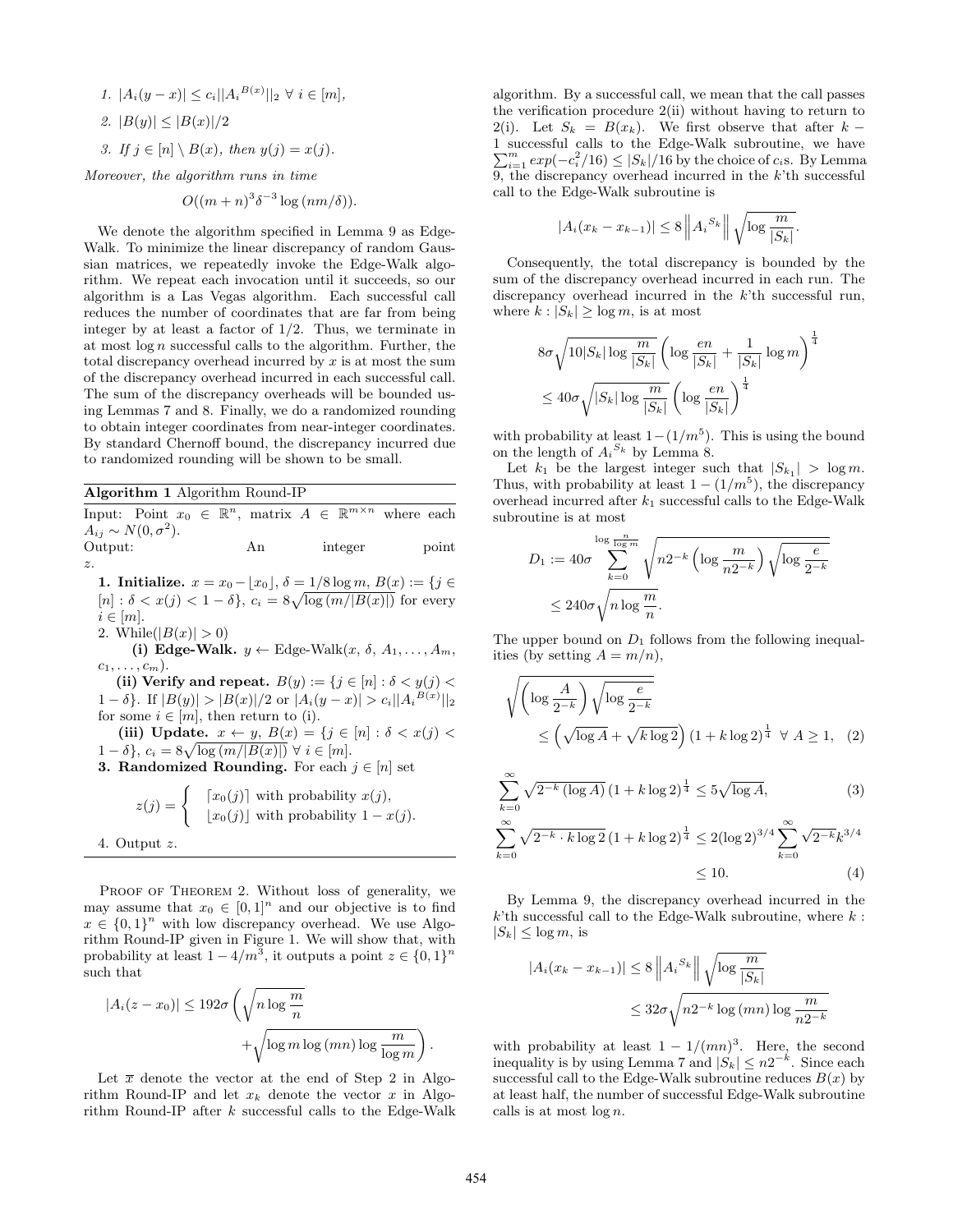Thus, with probability at least  $1 - 1/(mn)^3$ , the discrepancy overhead incurred by Step 2 in successful rounds  $k$ :  $|S_k| \leq \log m$  is at most

$$
D_2 := \sum_{k=\log\frac{n}{\log m}}^{\log n} 32\sigma \sqrt{n2^{-k}\log{(mn)}\log\frac{m}{n2^{-k}}}
$$

Now, using the inequalities  $(2)$ ,  $(3)$  and  $(4)$ ,

$$
D_2 \le 64\sigma \sqrt{\log m \log (mn) \log \frac{m}{\log m}}.
$$

Hence, with probability at least  $(1 - 1/m^5)(1 - 1/(mn)^3)$ , at the end of Step 2, we obtain a point  $\bar{x}$  such that  $\bar{x} \in [0, 1]^n$ and  $\overline{x}(i) > 1 - \delta$  or  $\overline{x}(i) \leq \delta$  for every  $i \in [n]$  and the total discrepancy overhead is bounded as follows:

$$
\max_{i \in [m]} |A_i(\overline{x} - x_0)| \le D_1 + D_2
$$
  

$$
\le 240\sigma \left(\sqrt{n \log \frac{m}{n}} + \sqrt{\log m \log (mn) \log \frac{m}{\log m}}\right)
$$

.

Next we show that the randomized rounding performed in Step 3 incurs small discrepancy. Consider a coordinate  $j \in [n]$  that is rounded. Then,

$$
\mathbb{E}\left(z(j) - \overline{x}(j)\right) = 0,
$$
  
Var $(z(j) - \overline{x}(j)) \le \delta$ ,

and thus,

$$
\Delta_i^2 := \text{Var}\left(\sum_{j=1}^n A_{ij}(z(j) - \overline{x}(j))\right) \le ||A_i||^2 \delta.
$$

Therefore, for  $i \in [m]$ , by Chernoff bound,

$$
\Pr\left(|\sum_{j=1}^n A_{ij}(z(j)-\overline{x}(j))| \ge 4\Delta_i\sqrt{\log m}\right) \le \frac{2}{m^8}.
$$

Hence, by union bound, we get that

$$
|A_i(z - \overline{x})| \le 4\Delta_i \sqrt{\log m} \le 4 ||A_i||
$$

for every  $i \in [m]$  with probability at least  $1 - 1/m^7$ . Now, applying Lemma 5, and using the condition that  $\log m \leq n$ , we get that  $|A_i(z-\overline{x})| \leq 4\sigma\sqrt{n}$  with probability at least  $(1 - 1/m^5)(1 - 1/m^7) \ge 1 - 2/m^5$ . Thus,

$$
|A_i(z - x_0)| \le |A_i(z - \overline{x})| + |A_i(\overline{x} - x_0)|
$$
  
\n
$$
\le 480\sigma \left(\sqrt{n \log \frac{m}{n}} + \sqrt{\log m \log (mn) \log \frac{m}{\log m}}\right) \forall i \in [m]
$$

with probability at least  $(1-1/m^5)(1-1/(mn)^3)(1-2/m^5) \ge$  $1 - 4/m^3$ .

Finally, we compute the running time of the algorithm. Each call to the Edge-Walk subroutine succeeds with probability 0.1. Hence, the expected number of calls to the Edge-Walk subroutine is at most  $10 \log n$ . Since each call to the Edge-Walk subroutine takes

$$
O((m+n)^3 \log^3 m \log (nm \log m))
$$

time, the expected number of calls is  $O(\log n)$  and the number of steps before each call is  $O(m+n)$ , the total number of steps is at most  $O((m+n)^4 \log n \log^3 m \log (nm \log m)).$ 

### 4. INFEASIBILITY RADIUS

The upper bound  $R_1$  for the radius in Theorem 1 will follow from the linear discrepancy bound given in Theorem 2. For the lower bound, we show the following result for Gaussian matrices.

LEMMA 10. For  $m \geq 1000n$ , let  $A \in \mathbb{R}^{m \times n}$  be a matrix whose entries are chosen i.i.d. from the Gaussian distribution  $N(0, \sigma^2)$ . Let  $x_0 := (1/2, ..., 1/2) \in \mathbb{R}^n$ . Then,

$$
\Pr\left(\exists x \in \mathbb{Z}^n : A_i(x - x_0) \le \frac{\sigma}{2} \sqrt{n \log \frac{m}{n}} \,\forall i \in [m]\right) \le \frac{1}{2^n}.
$$

We first show a lower bound on the radius necessary for the random polytope  $P(n, m, 0, R)$  to contain an integer point with all nonzero coordinates. Lemma 10 will follow from the choice of  $x_0$ .

LEMMA 11. For  $m \geq 1000n$ , let  $A \in \mathbb{R}^{m \times n}$  be a matrix whose entries are chosen i.i.d. from the Gaussian distribution  $N(0, \sigma^2)$ . Then,

$$
Pr\left(\exists x \in \mathbb{Z}^n : |x_j| > 0 \,\forall j \in [n],\n\right.\n\left.\nA_i x \leq \sigma \sqrt{n \log \frac{m}{n}} \,\forall i \in [m]\n\right)\n\leq \frac{1}{2^n}.
$$

PROOF. For each  $r > 0$ , we define the set

$$
U_r := \mathbb{Z}^n \cap \{x : ||x|| = r, |x_j| > 0 \,\forall j \in [n]\}.
$$

We will show that with probability at least  $1-2^{-n}$  (over the choices of the matrix A), there does not exist  $x \in \bigcup_{r>0} U_r$ satisfying all the m inequalities. We first observe that  $U_r$  is non-empty only if  $r \geq \sqrt{n}$ . Fix  $r \geq \sqrt{n}$  and a point  $x \in U_r$ . Now, for  $i \in [m]$ , since each  $A_{ij}$  is chosen from  $N(0, \sigma^2)$ , the dot product  $A_i x$  is distributed according to the normal distribution  $N(0, r^2\sigma^2)$ . Let

$$
P_x := \Pr\left(A_i x \le \sigma \sqrt{n \log \frac{m}{n}} \,\forall \, i \in [m]\right),
$$
  

$$
P_r := \Pr\left(\exists x \in U_r : A_i x \le \sigma \sqrt{n \log \frac{m}{n}} \,\forall \, i \in [m]\right).
$$

By union bound,

$$
P_r \le \sum_{x \in U_r} P_x \le |U_r| \max_{x \in U_r} P_x.
$$

We will obtain an upper bound on  $P_x$  that depends only on r. To bound the size of the set  $U_r$ , we observe that every point in  $U_r$  is an integer point on the surface of a sphere of radius r centered around the origin and hence is contained in an euclidean ball of radius  $r + 1$  centered around the origin. Thus,  $|U_r|$  can be bounded by the volume of the sphere of radius  $r + 1 \leq 2r$  centered around the origin:

$$
|U_r| \leq \text{vol}\left(2r\mathbb{B}_0\right) \leq \left(2r\sqrt{\frac{2\pi e}{n}}\right)^n \leq \left(\frac{10r}{\sqrt{n}}\right)^n.
$$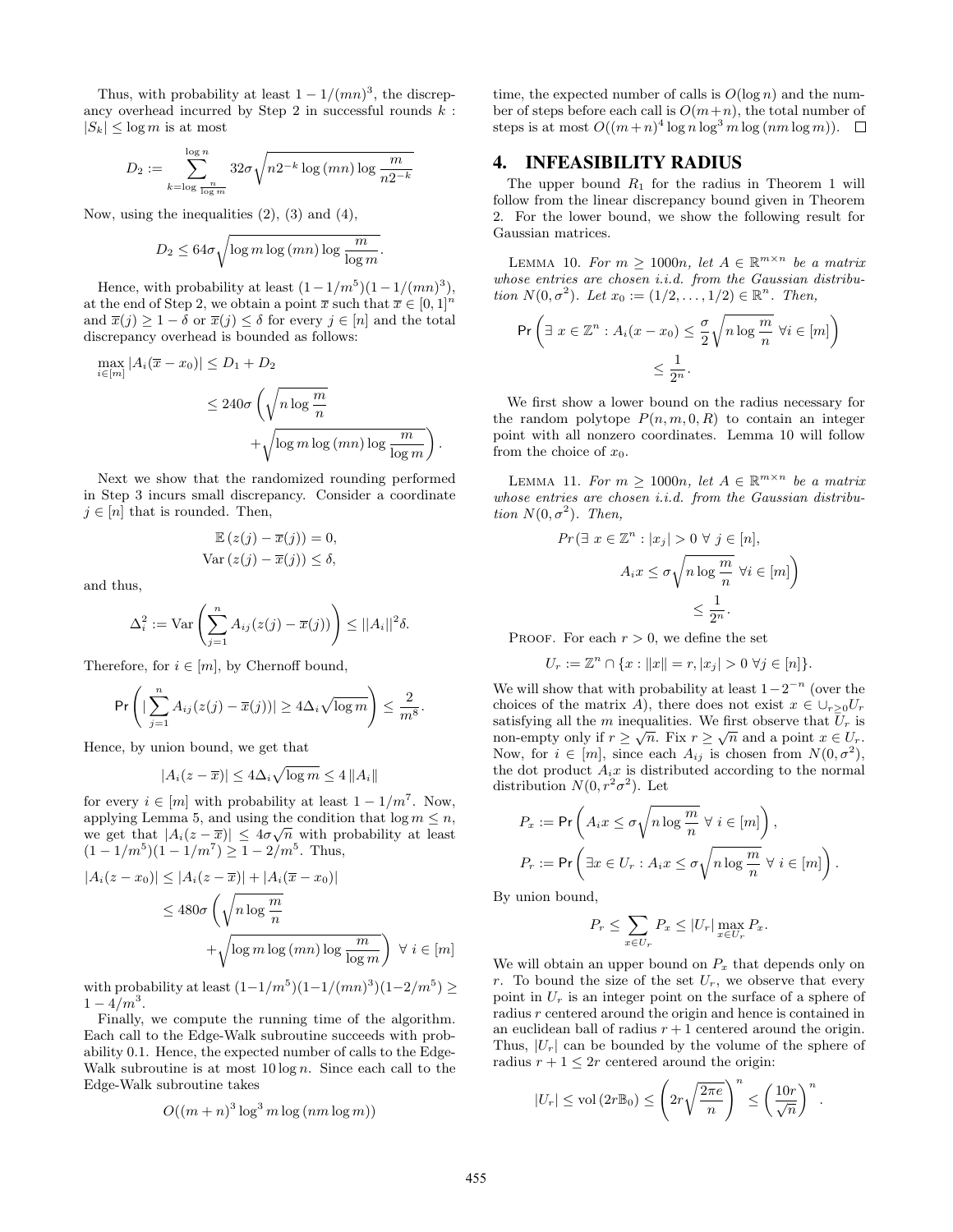Next we bound  $P_r$ . We have two cases.

Case 1. Let  $r \in \left[\sqrt{n}, \sqrt{n \log(m/n)}\right]$ . Since  $A_i x$  is distributed according to  $N(0, r^2\sigma^2)$ , by Lemma 3,

$$
\begin{split} &\Pr\left(A_i x \leq \sigma \sqrt{n \log \frac{m}{n}}\right) \\ &\leq 1 - \frac{1}{\sqrt{2\pi}} \left(\frac{r \sqrt{n \log \frac{m}{n}}}{r^2 + n \log \frac{m}{n}}\right) \cdot \left(\frac{n}{m}\right)^{\frac{n}{2r^2}}. \end{split}
$$

Since each  $A_{ij}$  is chosen independently, we have that

$$
P_x = \prod_{i=1}^m \Pr\left(A_i x \le \sigma \sqrt{n \log \frac{m}{n}}\right)
$$
  

$$
< \left(1 - \frac{1}{\sqrt{2\pi}} \left(\frac{r\sqrt{n \log \frac{m}{n}}}{r^2 + n \log \frac{m}{n}}\right) \cdot \left(\frac{n}{m}\right)^{\frac{n}{2r^2}}\right)^m
$$
  

$$
\le e^{-\frac{1}{\sqrt{2\pi}} \left(\frac{r\sqrt{n \log \frac{m}{n}}}{r^2 + n \log \frac{m}{n}}\right) \cdot \left(\frac{n}{m}\right)^{\frac{n}{2r^2}} \cdot m}.
$$

Therefore, by union bound, it follows that

$$
P_r \leq e^{-\frac{1}{\sqrt{2\pi}} \left(\frac{r\sqrt{n\log\frac{m}{n}}}{r^2 + n\log\frac{m}{n}}\right) \cdot \left(\frac{n}{m}\right)^{\frac{n}{2r^2}} \cdot m + n\log\frac{10r}{\sqrt{n}}}
$$

$$
\leq e^{-n\log\frac{10r}{\sqrt{n}}} \leq \left(\frac{\sqrt{n}}{10r}\right)^n.
$$

Case 2. Let  $r > \sqrt{n \log(m/n)}$ . Since  $A_i x$  is distributed according to  $N(0, r^2\sigma^2)$ , by Lemma 3, we have that

$$
\Pr\left(A_ix \leq \sigma\sqrt{n\log{\frac{m}{n}}}\right) \leq \frac{1}{r}\sqrt{\frac{1}{2\pi}n\log{\frac{m}{n}}} \leq \frac{4}{5r}\sqrt{n\log{\frac{m}{n}}}.
$$

The random variables  $A_1x, \ldots, A_mx$  are independent and identically distributed. Therefore,

$$
P_x = \prod_{i=1}^m \Pr\left(|A_i x| \le \sigma \sqrt{n \log \frac{m}{n}}\right)
$$
  

$$
\le \left(\frac{4}{5r} \sqrt{n \log \frac{m}{n}}\right)^m.
$$

Hence, by union bound,

$$
P_r \leq e^{-n\left(\frac{m}{n}\log\left(\frac{5r}{4\sqrt{n\log\frac{m}{n}}}\right) - \log\frac{10r}{\sqrt{n}}\right)}
$$

$$
\leq e^{-n\left(\frac{m}{2n}\log\left(\frac{5r}{4\sqrt{n\log\frac{m}{n}}}\right)\right)}
$$

$$
\leq \left(\frac{4\sqrt{n\log\frac{m}{n}}}{5r}\right)^{\frac{m}{2}}.
$$

Finally,

$$
\Pr\left(\exists x\in\cup_{r\geq \sqrt{n}} U_r: A_i x \leq \sigma\sqrt{n\log{\frac{m}{n}}}\ \forall i\in[m]\right)
$$

$$
= \sum_{r \ge \sqrt{n}} P_r
$$
  
\n
$$
= \sum_{r \in \left[\sqrt{n}, \sqrt{n \log \frac{m}{n}}\right]} P_r + \sum_{r > \sqrt{n \log \frac{m}{n}}} P_r
$$
  
\n
$$
\le \frac{1}{10^n} \int_{r = \sqrt{n}}^{\infty} \left(\frac{\sqrt{n}}{r}\right)^n dr + \left(\frac{4}{5}\right)^{\frac{m}{2}} \int_{r = \sqrt{n \log \frac{m}{n}}}^{\infty} \left(\frac{\sqrt{n \log \frac{m}{n}}}{r}\right)^{\frac{m}{2}} dr
$$
  
\n
$$
\le \frac{1}{10^n} \cdot \frac{\sqrt{n}}{n-1} + \left(\frac{4}{5}\right)^{\frac{m}{2}} \cdot \left(\frac{2\sqrt{n \log \frac{m}{n}}}{m-2}\right)
$$
  
\n
$$
\le \frac{1}{2^n} \qquad \text{(since } m \ge 1000n\text{)}.
$$

 $\Box$ 

PROOF OF LEMMA 10. There exists  $x \in \mathbb{Z}^n$  such that

$$
A_i(x - x_0) \le \frac{\sigma}{2} \sqrt{n \log \frac{m}{n}} \ \forall i \in [m]
$$

if and only if there exists  $x \in \mathbb{Z}^n \cap \{x \in \mathbb{R}^n : |x_j| \geq 1 \forall j \in \mathbb{Z}^n\}$ [n]} such that

$$
A_i x \le \sigma \sqrt{n \log \frac{m}{n}} \ \forall i \in [m].
$$

The result follows by Lemma 11.  $\square$ 

#### 5. PROOF OF THRESHOLD RADIUS

We now have all the ingredients needed prove Theorem 1.

PROOF OF THEOREM 1. Let  $P = \{x \in \mathbb{R}^n : a_i x \leq b_i \; \forall \; i \in \mathbb{R}^n\}$  $[m]$ , where each  $a_i$  is chosen from a spherically symmetric distribution. Then  $\alpha_i = a_i / ||a_i||$  for  $i \in [m]$  is distributed randomly on the unit sphere. A random unit vector  $\alpha_i$  can be obtained by drawing each coordinate from the Gaussian distribution  $N(0, \sigma^2 = 1/n)$  and normalizing the resulting vector. Thus, we may assume  $\alpha_i = A_i / ||A_i||$  where each coordinate  $A_{ij}$  is drawn from the Gaussian distribution  $N(0, 1/n)$ . Here, we show that the probability that there exists a vector  $A_i$  that gets scaled by more than a constant is at most  $2me^{-n/96}$ .

Taking  $\sigma^2 = 1/n$  in Lemma 5, we have

$$
\Pr\left(\exists i \in [m] : \left| \|A_i\|^2 - 1 \right| > \frac{1}{2} \right) \leq 2me^{-n/96}.
$$

Hence, with probability at least  $1 - 2me^{-n/96}$ , we have that  $\sqrt{1/2} \le ||A_i|| \le \sqrt{3/2}$  for every  $i \in [m]$ . We now show the upper and lower bounds.

1. Since  $P$  contains a ball of radius  $R_1$ , it follows that  $P \supseteq Q$  where

$$
Q = \{ x \in \mathbb{R}^n \mid |\alpha_i(x - x_0)| \le R_1 \text{ for } i \in [m] \}.
$$

Using Theorem 2 and  $\sigma^2 = 1/n$ , we know that there exists a randomized algorithm that takes as input A and  $x_0$  and outputs an integer point  $x \in \mathbb{Z}^n$  such that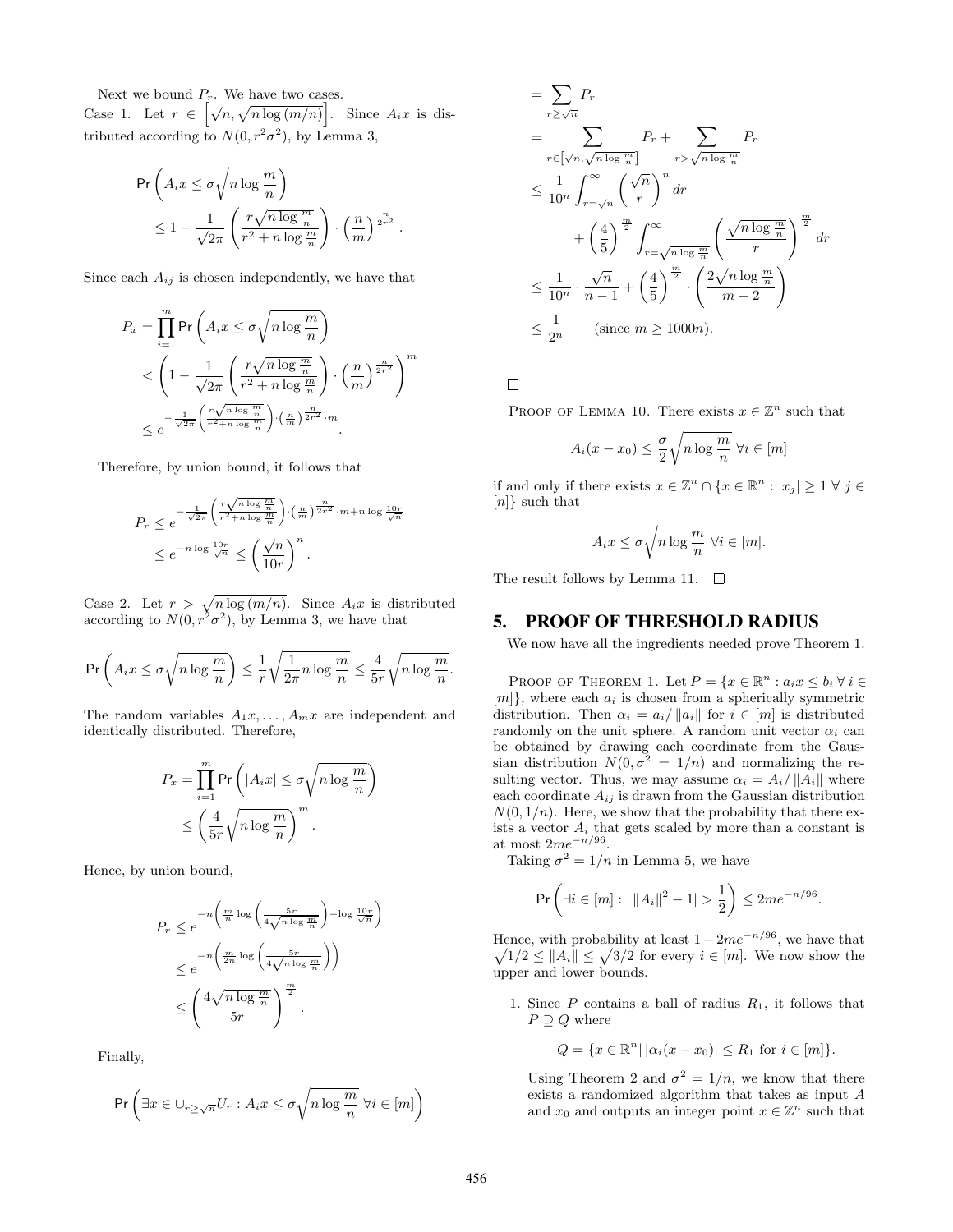for every  $i \in [m]$ 

$$
|A_i(x - x_0)| \le 480 \left(\sqrt{\log \frac{m}{n}} + \sqrt{\frac{\log m \log (mn)}{n} \log \frac{m}{\log m}}\right).
$$

with probability at least  $1-(4/m^3)$ . Thus, with probability at least  $1-(4/m^3)-2me^{-n/96}$ , we obtain  $x \in \mathbb{Z}^n$ satisfying

$$
|\alpha_i(x - x_0)| = \frac{|A_i(x - x_0)|}{\|A_i\|}
$$
  
\n
$$
\leq 960 \left(\sqrt{\log \frac{m}{n}} + \sqrt{\frac{\log m \log (mn)}{n} \log \frac{m}{\log m}}\right)
$$

for every  $i \in [m]$ . Thus we have an integer point in the polytope Q and hence, an integer point in P.

2. For  $x_0 = (1/2, \ldots, 1/2)$ , let

$$
P = \{x \in \mathbb{R}^n :
$$
  

$$
A_i(x - x_0) \le ||A_i|| \sqrt{\frac{1}{6} \log \frac{m}{n}} \ \forall i \in [m] \}.
$$

Then,  $P$  contains a ball of radius  $R_0$  centered around  $x_0$  and hence is an instance of the random polytope  $P(n, m, x_0, R_0)$ . Further, with probability at least 1 −  $2me^{-n/96}$ , P is contained in

$$
Q = \left\{ x \in \mathbb{R}^n : A_i(x - x_0) \le \frac{1}{2} \sqrt{\log \frac{m}{n}} \ \forall i \in [m] \right\}.
$$

By Lemma 10, with probability at least  $1 - 2^{-n}$ , we have that  $Q \cap \mathbb{Z}^n = \emptyset$ . Thus, with probability at least  $1 - 2^{-n} - 2me^{-n/96}$ , we have that  $P \cap \mathbb{Z}^n = \emptyset$ .

 $\Box$ 

#### 6. OPEN QUESTIONS

Propositions 1 and 2 hold for arbitrary constraint matrices describing the polytope. Are these observations useful for solving IP formulations of combinatorial optimization problems for families of instances? A concrete question is whether we can efficiently compute discrepancy or linear discrepancy for a reasonably general family of matrices.

Another open question is the complexity of integer linear optimization on random polytopes as given by our model, with an arbitrary, or even a random objective direction. Our work only addresses integer feasibility.

A natural question that arises there exists a sharp feasibility threshold  $R^*$  for the radius, i.e., with high probability, the random polytope  $P(n, m, 0, R)$  is integer infeasible (for a nonzero integer point) if  $R \leq R^*$  and is integer feasible if  $R > R^*$ .

Finally, it would be interesting to explore similar phase transition phenomena when the rows of the matrix A are sparse, a setting that can be viewed as a geometric analog of random k-satisfiability.

# 7. REFERENCES

- [1] R. Beier and B. Vöcking. Random knapsack in expected polynomial time. In Proceedings of the 35th annual ACM symposium on theory of computing, STOC '03, pages 232–241, 2003.
- [2] B. Bollobás. Random graphs. Cambridge studies in advanced mathematics. Cambridge University Press, 2001.
- [3] A. Broder, A. Frieze, and E. Upfal. On the satisfiability and maximum satisfiability of random 3-cnf formulas. In Proceedings of the 4th annual ACM-SIAM symposium on discrete algorithms, SODA '93, pages 322–330, 1993.
- [4] M. T. Chao and J. Franco. Probabilistic analysis of two heuristics for the 3-satisfiability problem. SIAM Journal on Computing, 15:1106–1118, 1986.
- [5] M. T. Chao and J. Franco. Probabilistic analysis of a generalization of the unit-clause literal selection heuristics for the k-satisfiability problem. Information Sciences, 51(3):289–314, Aug 1990.
- [6] M. Charikar, A. Newman, and A. Nikolov. Tight hardness for minimizing discrepancy. In Proceedings of the 22nd annual ACM-SIAM symposium on discrete algorithms, SODA '11, pages 1607–1614, 2011.
- [7] A. Charnes, W. W. Cooper, and G. H. Symonds. Cost horizons and certainty equivalents: An approach to stochastic programming of heating oil. Management Science, 4(3):pp. 235–263, 1958.
- [8] V. Chvátal and B. Reed. Mick gets some (the odds are on his side). In Proceedings of the 33rd annual symposium on foundations of computer science, FOCS '92, pages 620–627, 1992.
- [9] D. Dadush, C. Peikert, and S. Vempala. Enumerative lattice algorithms in any norm via m-ellipsoid coverings. In FOCS, pages 580–589, 2011.
- [10] G. Dantzig. On the significance of solving some linear programs with some integer variables. Econometrica, 28:30–34, 1960.
- [11] E. Friedgut. Sharp thresholds of graph properties and the k-sat problem. Journal of the American Mathematical Society, 12:1017–1054, 1998.
- [12] M. Furst and R. Kannan. Succinct certificates for almost all subset sum problems. SIAM J. Comput., 18:550–558, June 1989.
- [13] R. Hildebrand and M. Köppe. A new lenstra-type algorithm for quasiconvex polynomial integer minimization with complexity  $2^{O(n \log n)}$ . Discrete Optimization, 10(1):69–84, 2013.
- [14] R. Kannan. Minkowski's convex body theorem and integer programming. Mathematics of Operations Research, 12:415–440, 1987.
- [15] R. Karp. Reducibility among combinatorial problems. Complexity of Computer Computations, pages 85–103, 1972.
- [16] L. Lovász, J. Spencer, and K. Vesztergombi. Discrepancy of set-systems and matrices. Eur. J. Comb., 7:151–160, April 1986.
- [17] S. Lovett and R. Meka. Constructive discrepancy minimization by walking on the edges. In Proceedings of the 53rd annual symposium on foundations of computer science, FOCS '12, pages 61–67, 2012.